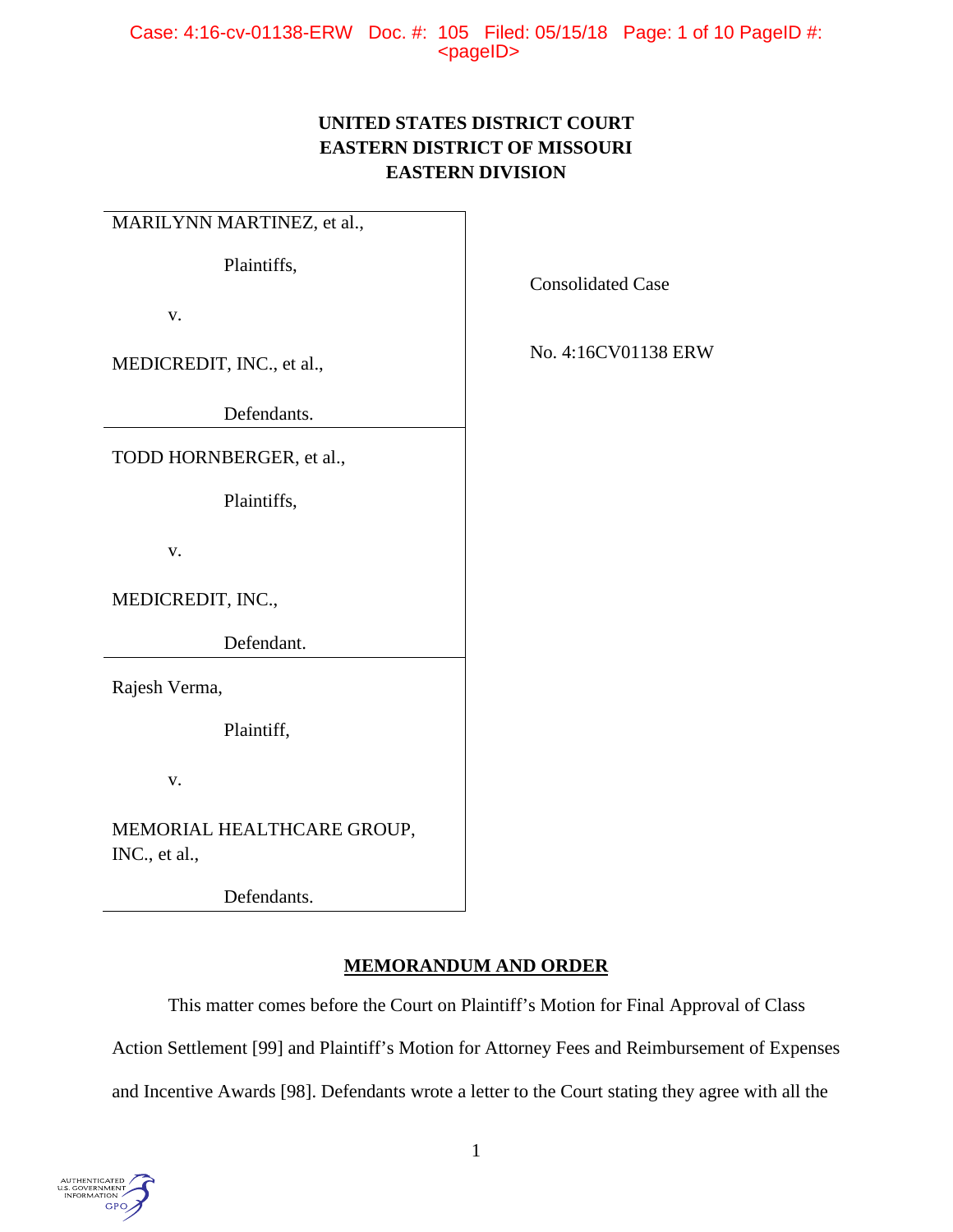# Case: 4:16-cv-01138-ERW Doc. #: 105 Filed: 05/15/18 Page: 2 of 10 PageID #:  $<$ pageID $>$

terms of the underlying proposed final order, except with respect to the *cy pres* recipient. Plaintiff proposed the National Consumer Law Center ("NCLC"), which Plaintiff argues is "closely aligned to the class' interests to be protected by" the Telephone Consumer Protection Act (the "TCPA"). Defendants state the NCLC's primary activity regarding the TCPA has been to lobby for expanded TCPA enforcement against organizations like Defendants. They state settlement funds should not be improperly used to support one party's counsel's agenda, citing *S.E.C. v. Bear, Stears & Co.*, 626 F. supp. 2d 402, 415 (S.D.N.Y. 2009). Defendants propose this Court designate Legal Services Corporation ("LSC") as the recipient. LSC is a nonprofit legal aid organization, and Defendants propose this Court direct funding to telephone services.

# **I. BACKGROUND**

This case originated as a class action under the TCPA, 47 U.S.C. § 227. Plaintiffs alleged Defendants made prerecorded calls to cell phones without the prior express consent of the class plaintiffs or the putative class members. The case was resolved with a settlement agreement, which was preliminarily approved by this Court on December 15, 2017. The Court also set a series of deadlines for notice to be sent to class members. Notice was sent to 498,418 class members and 463,757 class members received a copy. Only eight opted out. The total settlement amount is \$5,000,000 to be divided pro rata among class members after expenses are deducted. After attorneys' fees and litigation expenses, each of the 28,406 class members who submitted a valid claim will receive approximately \$91.25. On May 15, 2018, the Court held a final approval hearing, and the Court largely adopted parties' proposed final settlement order. However, the Court withheld resolving the issue as to identifying a *cy pres* recipient, should any funds remain for distribution.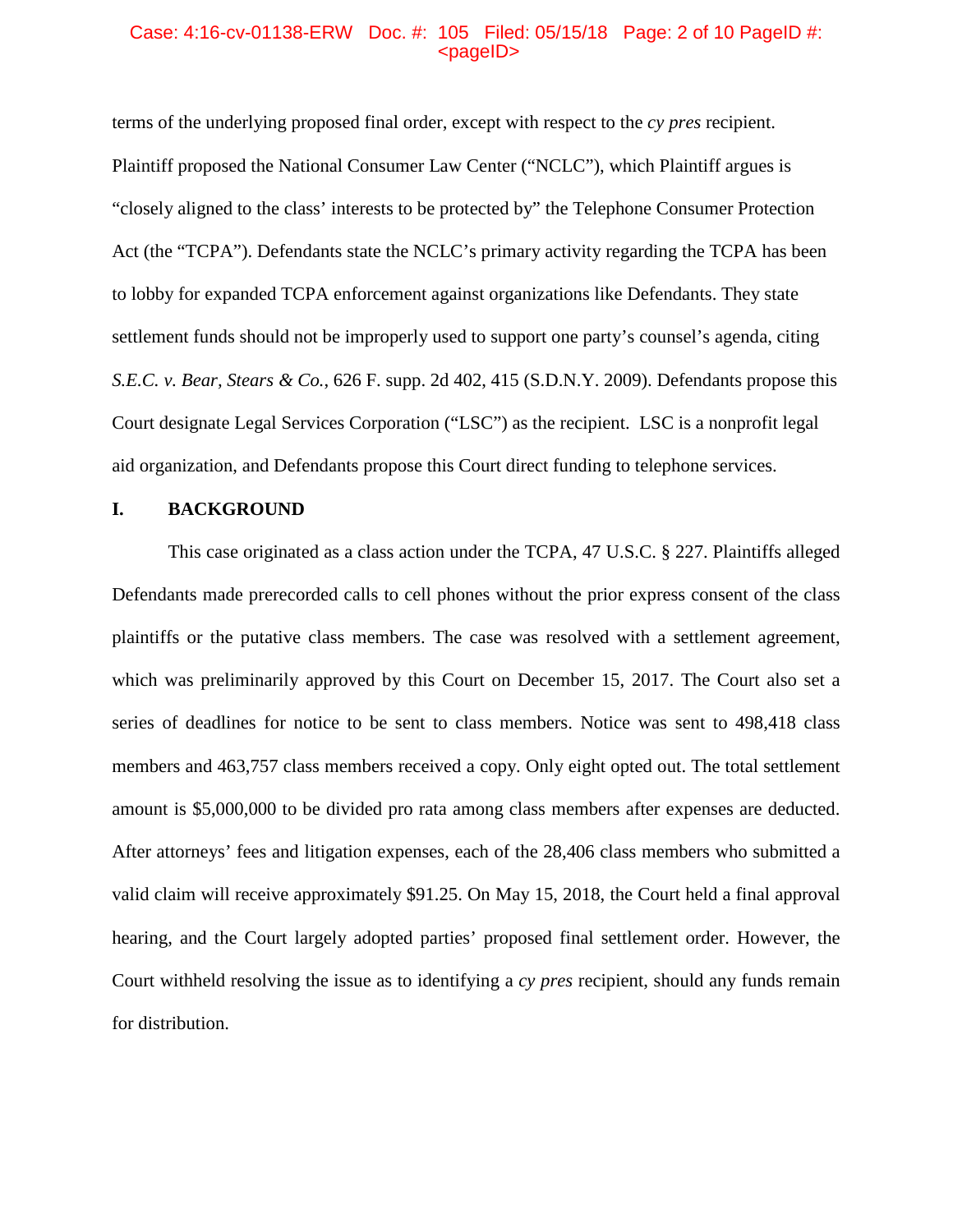# Case: 4:16-cv-01138-ERW Doc. #: 105 Filed: 05/15/18 Page: 3 of 10 PageID #:  $<$ pageID $>$

# **II. DISCUSSION**

Under Federal Rule of Civil Procedure 23(e), the Court may only approve a proposed settlement agreement if it finds that it is fair, reasonable, and adequate. In making that finding, the Court must consider four non-exclusive factors: (i) the merits of the plaintiff's case, weighed against the terms of the settlement; (ii) the defendant's financial condition; (iii) the complexity and expense of further litigation; and (iv) the amount of opposition to the settlement. *Prof'l Firefighters Ass'n of Omaha, Local 385 v. Zalewski*, 678 F.3d 640, 648 (8th Cir. 2012). "A strong public policy favors [settlement] agreements, and courts should approach them with a presumption in their favor." *Petrovic v. Amoco Oil Co.*, 200 F.3d 1140, 1148-49 (8th Cir. 1999). As part of evaluating whether to approve the settlement agreement, the Court must also assess the reasonableness of the attorneys' fees in the proposed settlement agreement. *Jones v. Casey's General Stores, Inc.*, 266 F.R.D. 222, 230 (S.D. Iowa 2009).

The Court has considered these four factors and finds the factors weigh in favor of approving the parties' proposed agreement. The Court accordingly concludes the settlement is fair, reasonable, and adequate. The Court likewise concludes Plaintiff's request for attorneys' fees and costs is also fair and reasonable. Accordingly, the parties' proposed settlement agreement will be adopted as set forth below.

With respect to identifying an appropriate *cy pres* recipient should there be any remaining funds, the Eighth Circuit has held such a distribution "*must be* 'for the next best use for indirect class benefit,' and 'for uses consistent with the nature of the underlying action and with the judicial function.'" *In re BankAmerica Corp. Sec. Litig*., 775 F.3d 1060, 1067 (8th Cir. 2015). This purpose should be "as near as possible to the legitimate objectives underlying the lawsuit, the interests of class members, and the interests of those similarly situated." *Id.* To determine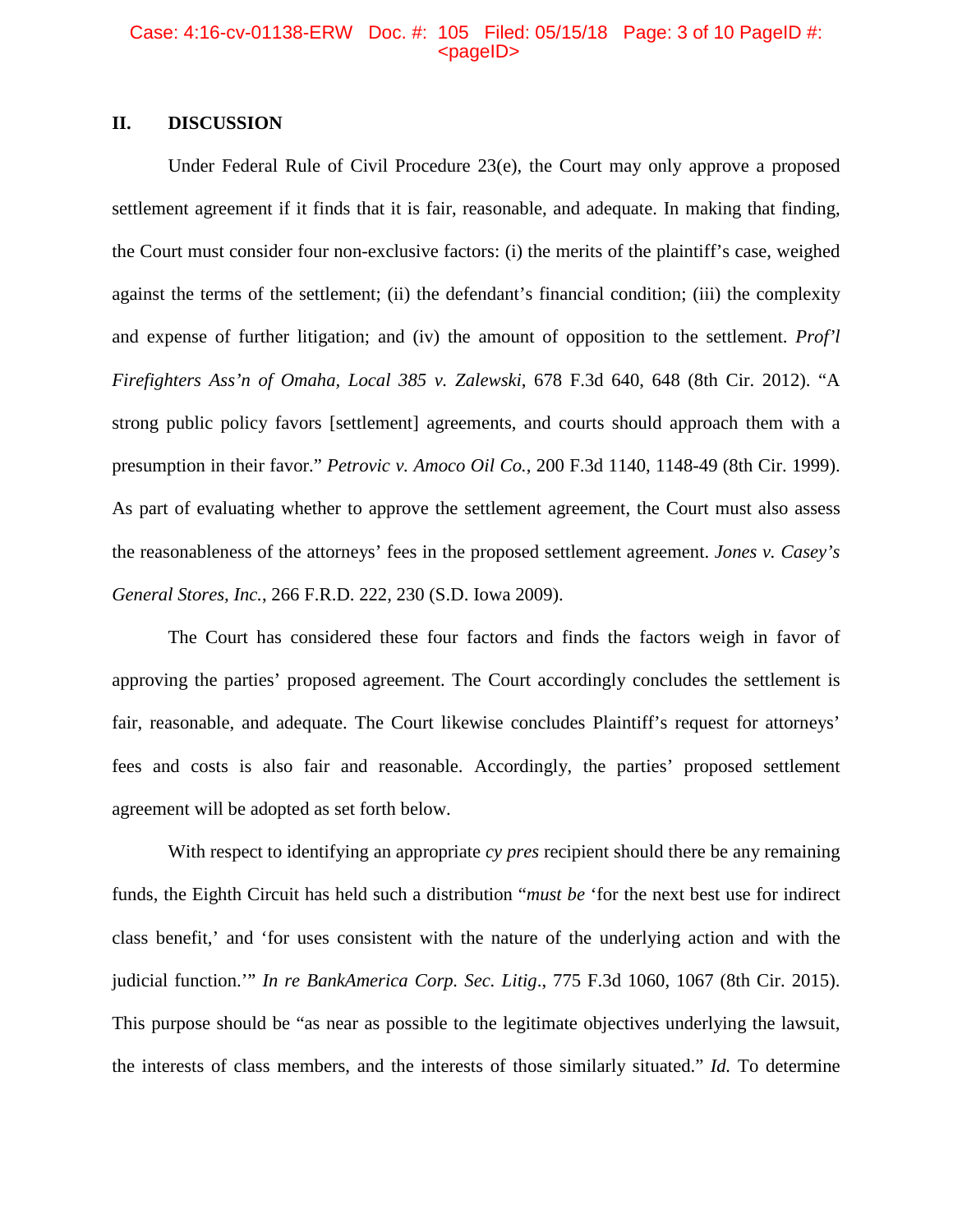### Case: 4:16-cv-01138-ERW Doc. #: 105 Filed: 05/15/18 Page: 4 of 10 PageID #:  $<$ pageID $>$

whether a recipient is "next-best," the district court must conduct a thorough investigation, whereby it "thouroughly explores alternatives" and looks for a recipient that "relates directly to the injury alleged in this lawsuit and settled by the parties." *Id.* (quoting *In re Airline Ticket Comm'n Antitrust Litig.*, 268 F.3d 619, 626 (8th Cir. 2001) and *In re Airline Ticket Comm'n Antitrust Litig.*, 307 F.3d 679, 682–84 (8th Cir.2002) ("Airline Tickets II ") (alterations omitted)). After thouroughly conducting an independent investigation, this Court finds Plaintiff's proposed recipient, the NCLC, closely approximates the interests of the class and is an appropriate *cy pres* recipient.

Accordingly,

## **IT IS HEREBY ORDERED, ADJUDGED and DECREED** as follows:

1. The Settlement Agreement and Release dated November 28, 2017, including its Exhibits (the "Agreement"), and the definition of words and terms contained therein, are incorporated by reference and are used hereafter. The terms and definitions of this Court's Preliminary Approval Order (Dkt. No. 95) are also incorporated by reference into this Final Approval Order.

2. This Court has jurisdiction over the subject matter of the Action and over the Parties, including all Settlement Class Members with respect to the Settlement Class certified for settlement purposes in this Court's Preliminary Approval Order, as follows:

> The approximately 627,642 persons whose unique cellular telephone number has been identified in the call data produced in this litigation where the call records reflect Medicredit Inc. codes "WN" or "DNK" or NPAS Inc. Smart Codes 11, 13, 15, 42, 584, and 770.

A list of the telephone numbers that comprise the Settlement Class is attached as Exhibit 6 to the Agreement and was filed under seal.

Excluded from the Settlement Class are the Judge to whom the Action is assigned and any member of the Court's staff and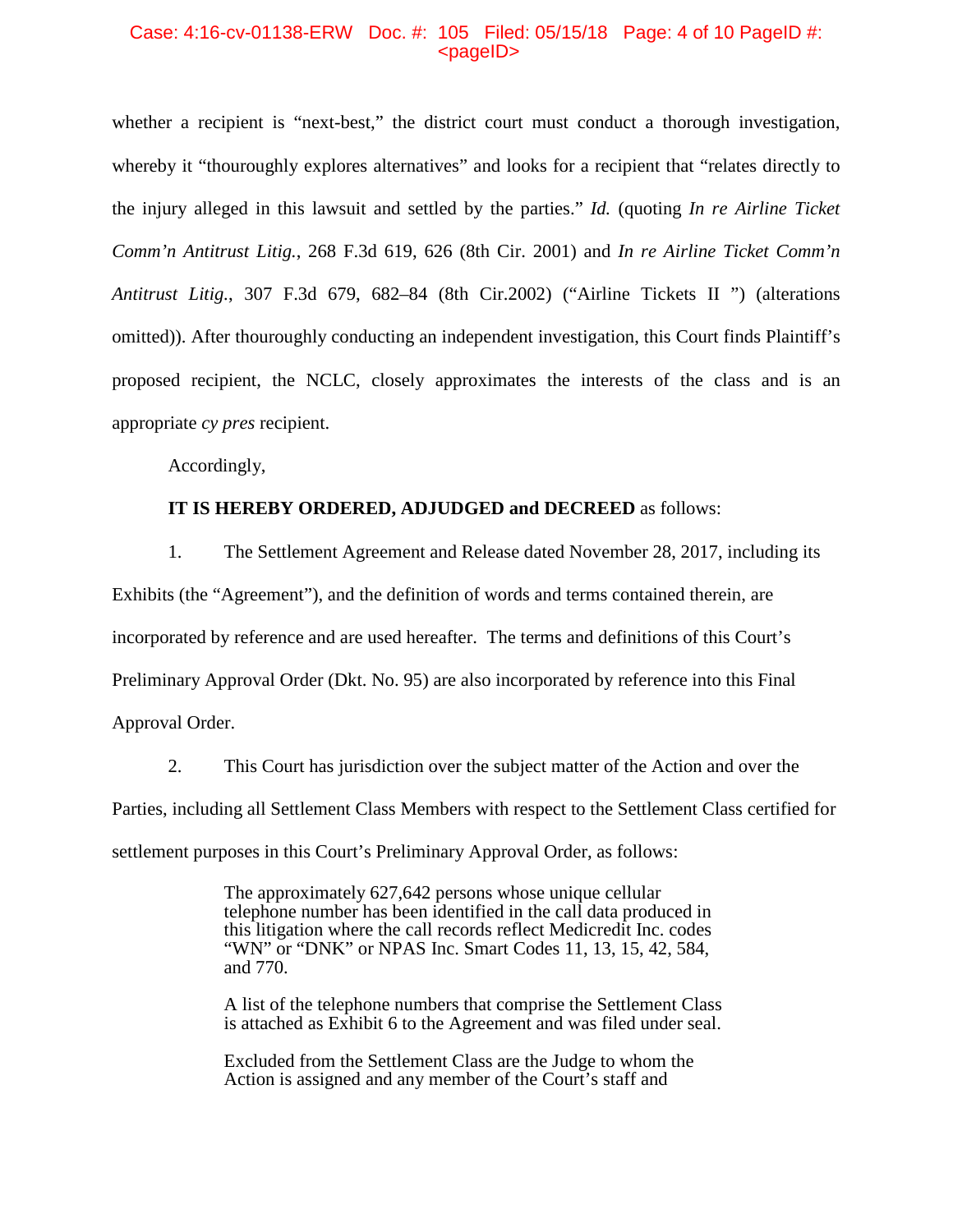#### Case: 4:16-cv-01138-ERW Doc. #: 105 Filed: 05/15/18 Page: 5 of 10 PageID #:  $<$ pageID $>$

immediate family, and all persons who are validly excluded from the Settlement Class.

3. The Court hereby finds that the Agreement is the product of arm's length settlement negotiations between Plaintiffs Marilynn Martinez, Todd Hornberg, Eric Johnson, and Rajesh Varma ("Plaintiffs") and Defendants Medicredit, Inc. and NPAS, Inc. ("Defendants").

4. The Court hereby finds and concludes that Class Notice was disseminated to persons in the Settlement Class in accordance with the terms of the Agreement and that the Class Notice and its dissemination were in compliance with this Court's Preliminary Approval Order.

5. The Court further finds and concludes that the Class Notice and claims submission procedures set forth in the Agreement fully satisfy Rule 23 of the Federal Rules of Civil Procedure and the requirements of due process, were the best notice practicable under the circumstances, provided due and sufficient individual notice to all persons in the Settlement Class who could be identified through reasonable effort and support the Court's exercise of jurisdiction over the Settlement Class as contemplated in the Agreement and this Final Approval Order.

6. There were no objections to the Agreement.

7. The Court hereby finally approves the Agreement and finds that the terms constitute, in all respects, a fair, reasonable and adequate settlement as to all Settlement Class Members in accordance with Rule 23 of the Federal Rules of Civil Procedure.

8. The Court hereby finally certifies the Settlement Class for settlement purposes. The Court finds for settlement purposes that the Action satisfies all the requirements of Rule 23 of the Federal Rules of Civil Procedure.

9. The Court hereby approves the plan of distribution for the Settlement Fund as set forth in the Agreement. The Claims Administrator is hereby ordered to comply with the terms of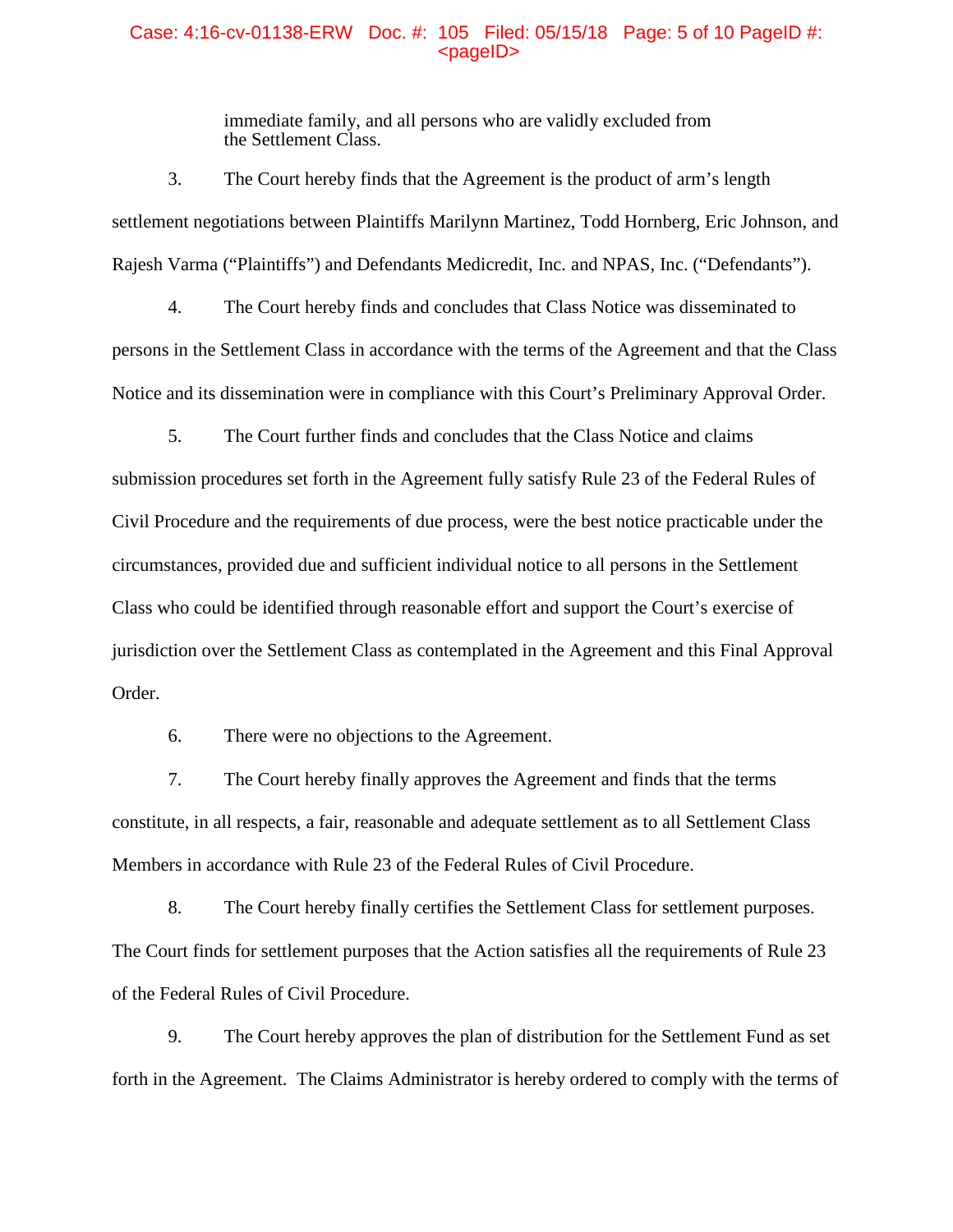# Case: 4:16-cv-01138-ERW Doc. #: 105 Filed: 05/15/18 Page: 6 of 10 PageID #:  $<$ pageID $>$

the Agreement with respect to distribution of Settlement Awards, the Second Distribution and disposition of any Remaining Funds thereafter. Should any Remaining Funds be distributed, the Court hereby approves the National Consumer Law Center ("NCLC") as the *cy pres* recipients who shall receive an equal distribution. The Court finds this organization is closely aligned with the class' interests.

10. This Court hereby dismisses this Action, with prejudice, without costs to any party, except as expressly provided for in the Agreement.

11. As of the Effective Date, the Plaintiffs and each and every one of the Settlement Class Members unconditionally, fully and finally release and forever discharge the Released Parties from the Released Claims as fully set forth in the Agreement. In addition, any rights of Plaintiffs and each and every one of the Settlement Class Members to the protections afforded under Section 1542 of the California Civil Code and/or any other similar, comparable or equivalent laws will be terminated.

12. The Agreement (including any and all exhibits attached thereto) and any and all negotiations, documents, and discussions associated with it will not be deemed or construed to be an admission or evidence of any violation of any statute, law, rule, regulation or principle of common law or equity, or of any liability or wrongdoing by Defendants, or the truth of any of the claims. Evidence relating to the Agreement will not be discoverable or used, directly or indirectly, in any way, whether in the Action or in any other action or proceeding, except for purposes of demonstrating, describing, implementing or enforcing the terms and conditions of the Agreement, the Preliminary Approval Order and/or this Final Approval Order.

13. If for any reason whatsoever this Settlement fails to become effective for any reason, the certification of the Settlement Class shall be void and the Parties and the Action will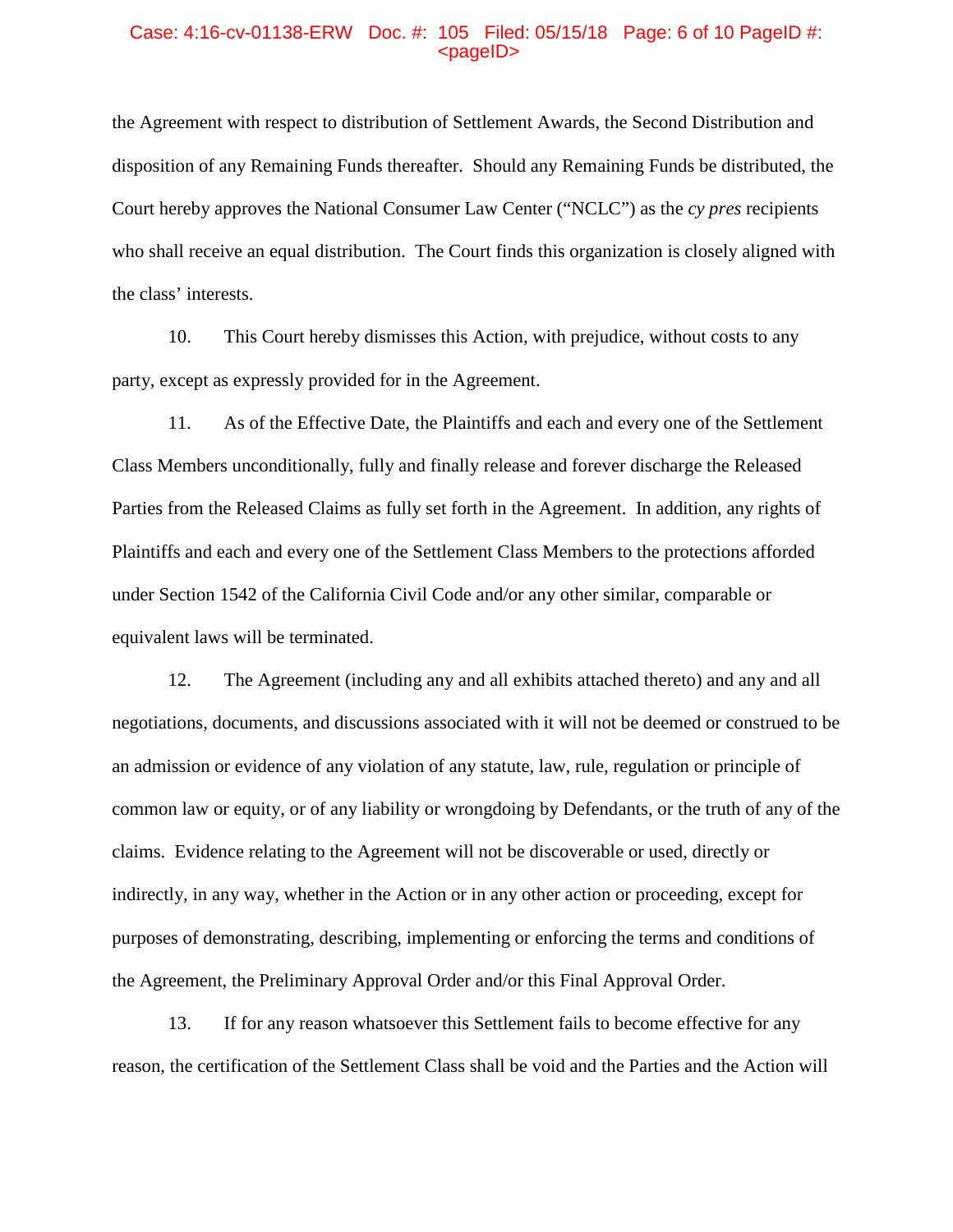# Case: 4:16-cv-01138-ERW Doc. #: 105 Filed: 05/15/18 Page: 7 of 10 PageID #:  $<$ pageID $>$

return to the status quo as it existed prior to the Agreement, and no doctrine of waiver, estoppel or preclusion will be asserted in any proceedings, in response to any motion seeking class certification, any motion seeking to compel arbitration or otherwise asserted at any other stage of the Action or in any other proceeding. No agreements, documents or statements made by or entered into by any Party in connection with the Settlement may be used by Plaintiffs, any person in the Settlement Class, Defendants or any other person to establish liability, any defense and/or any of the elements of class certification, whether in the Action or in any other proceeding.

14. In the event that the Settlement fails to become effective for any reason, the money remaining in the Settlement Fund (including accrued interest), less expenses and taxes incurred or due and owing and payable from the Settlement Fund in accordance with the Agreement, shall be returned to Defendants within 15 days of the event that causes the Agreement to not become effective.

15. In the event that any provision of the Agreement or this Final Approval Order is asserted by any Defendant as a defense in whole or in part to any claim, or otherwise asserted (including, without limitation, as a basis for a stay) in any other suit, action or proceeding brought by a Settlement Class Member or any person actually or purportedly acting on behalf of any Settlement Class Member(s), that suit, action or other proceeding shall be immediately stayed and enjoined until this Court or the court or tribunal in which the claim is pending has determined any issues related to such defense or assertion. Solely for purposes of such suit, action or other proceeding, to the fullest extent they may effectively do so under applicable law, the Parties irrevocably waive and agree not to assert, by way of motion, as a defense or otherwise, any claim or objection that they are not subject to the jurisdiction of the Court, or that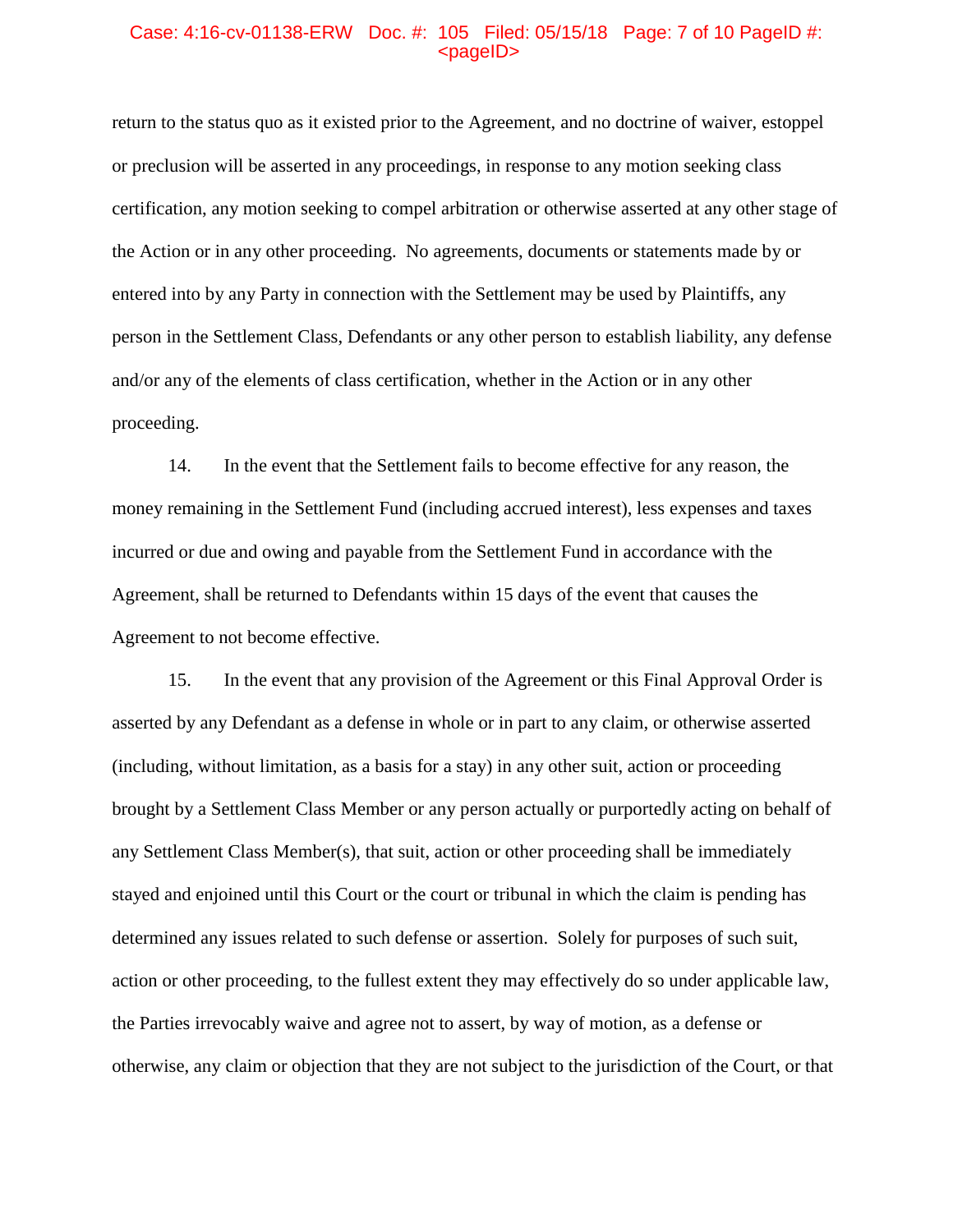# Case: 4:16-cv-01138-ERW Doc. #: 105 Filed: 05/15/18 Page: 8 of 10 PageID #:  $<$ pageID $>$

the Court is, in any way, an improper venue or an inconvenient forum. These provisions are necessary to protect the Agreement, this Final Approval Order and this Court's authority to effectuate the Agreement, and are ordered in aid of this Court's jurisdiction and to protect its judgment.

16. By incorporating the Agreement and its terms herein, the Court determines that this Final Approval Order complies in all respects with Federal Rule of Civil Procedure 65(d)(1).

17. Class Counsel have moved pursuant to FED. R. CIV. P. 23(h) and 52(a) for an award of attorneys' fees and reimbursement of expenses. Pursuant to Rules 23(h)(3) and 52(a) this Court makes the following findings of fact and conclusions of law:

(a) that the Class Settlement confers substantial benefits on the Settlement Class Members;

(b) that the value conferred on the Settlement Class is immediate and readily quantifiable (upon this Judgment becoming Final (as defined in the Agreement), Settlement Class Members who have submitted valid Settlement Claim Certification Forms will receive cash payments that represent a significant portion of the damages that would be available to them were they to prevail in an individual action under the Telephone Consumer Protections Act ("TCPA");

(c) that Class Counsel vigorously and effectively pursued the Settlement Class Members' claims before this Court in this complex case;

(d) that the Class Settlement was obtained as a direct result of Class Counsel's advocacy;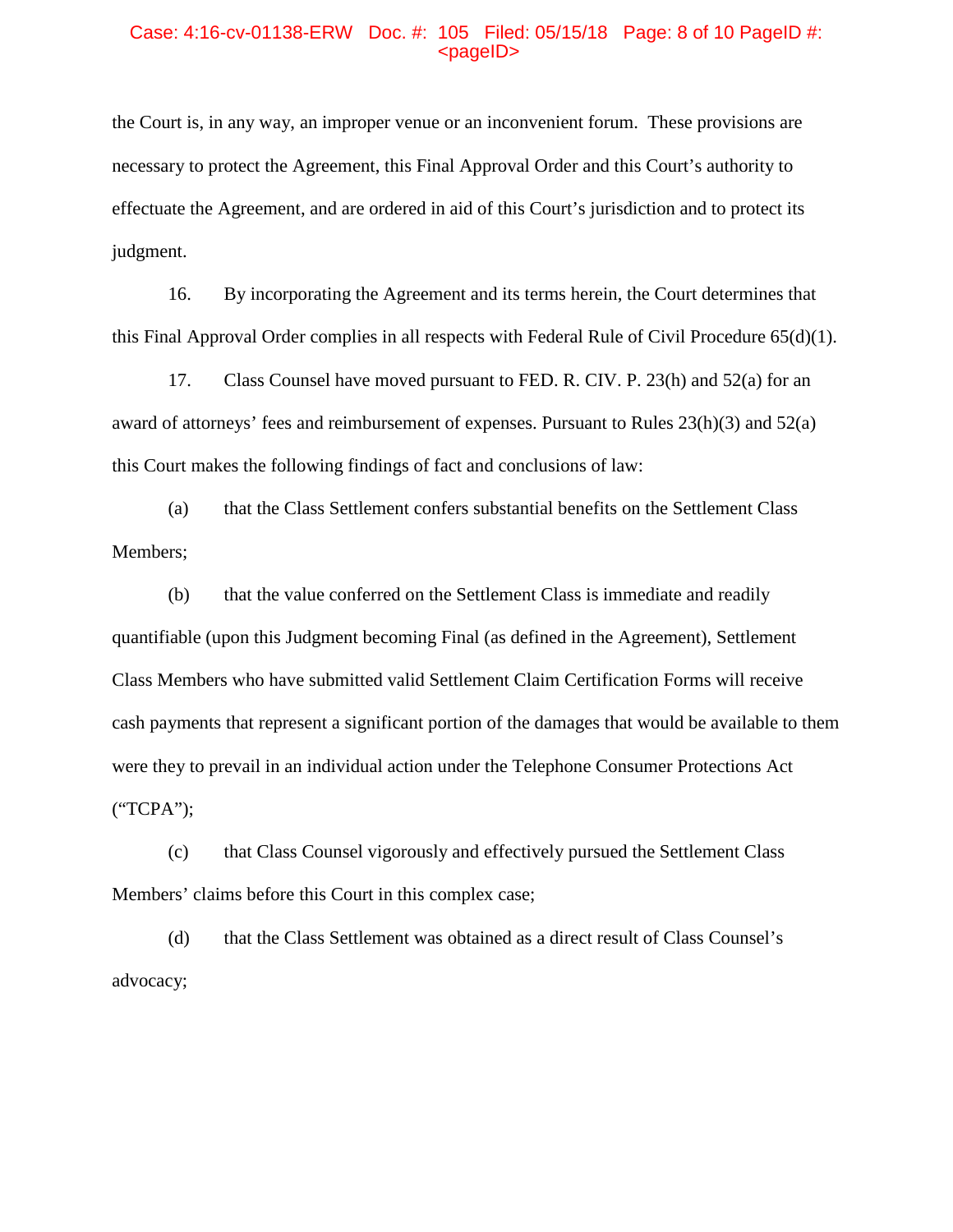# Case: 4:16-cv-01138-ERW Doc. #: 105 Filed: 05/15/18 Page: 9 of 10 PageID #:  $<$ pageID $>$

(e) that the Class Settlement was reached following extensive negotiation between Class Counsel and Counsel for Defendants, and was negotiated in good-faith and in the absence of collusion;

(f) that Settlement Class Members were advised in the Class Notice approved by the Court that Class Counsel intended to apply for an award of attorneys' fees in the amount up to one third of the common fund, which is \$1,666,650 and expenses in the amount of up to \$30,967.55 incurred in the prosecution of the Litigation, to be paid from the Settlement Fund;

 $(g)$  that no member(s) of the Settlement Class has (have) submitted written objection(s) to the award of attorneys' fees and expenses;

(h) that counsel who recover a common benefit for persons other than himself or his client is entitled to a reasonable attorneys' fee from the Settlement Fund as a whole. *See, e.g., Boeing Co. v. Van Gemert*, 444 U.S. 472, 478 (1980); *Allen v. Tobacco Superstore, Inc.*, 475 F.3d 931 (8th Cir. 2007) discussing factors in fee awards relying on *Johnson v. Georgia Highway Express, Inc.*, 488 F.2d 714 (5th Cir. 1974) and the requested fee award is consistent with other fee awards in this Circuit; *See Koenig v. United States Bank N.A.* (in Re United States Bancorp Litig.), 291 F.3d 1035, 1038 (8th Cir. 2002) (affirming class attorneys' award of one-third); and accordingly, Class Counsel are hereby awarded \$ 1,666,666.00 for attorney fees and \$30,323.94 for reimbursed expenses from the balance of the Settlement Fund, which the Court finds to be fair and reasonable, and which amount shall be paid to Class Counsel from the Settlement Fund in accordance with the terms of the Agreement.

18. The Class Representatives, as identified in the Preliminary Approval Order, are hereby compensated in the amount of \$7,500.00 each for their efforts in this case. *See e.g. Lees*